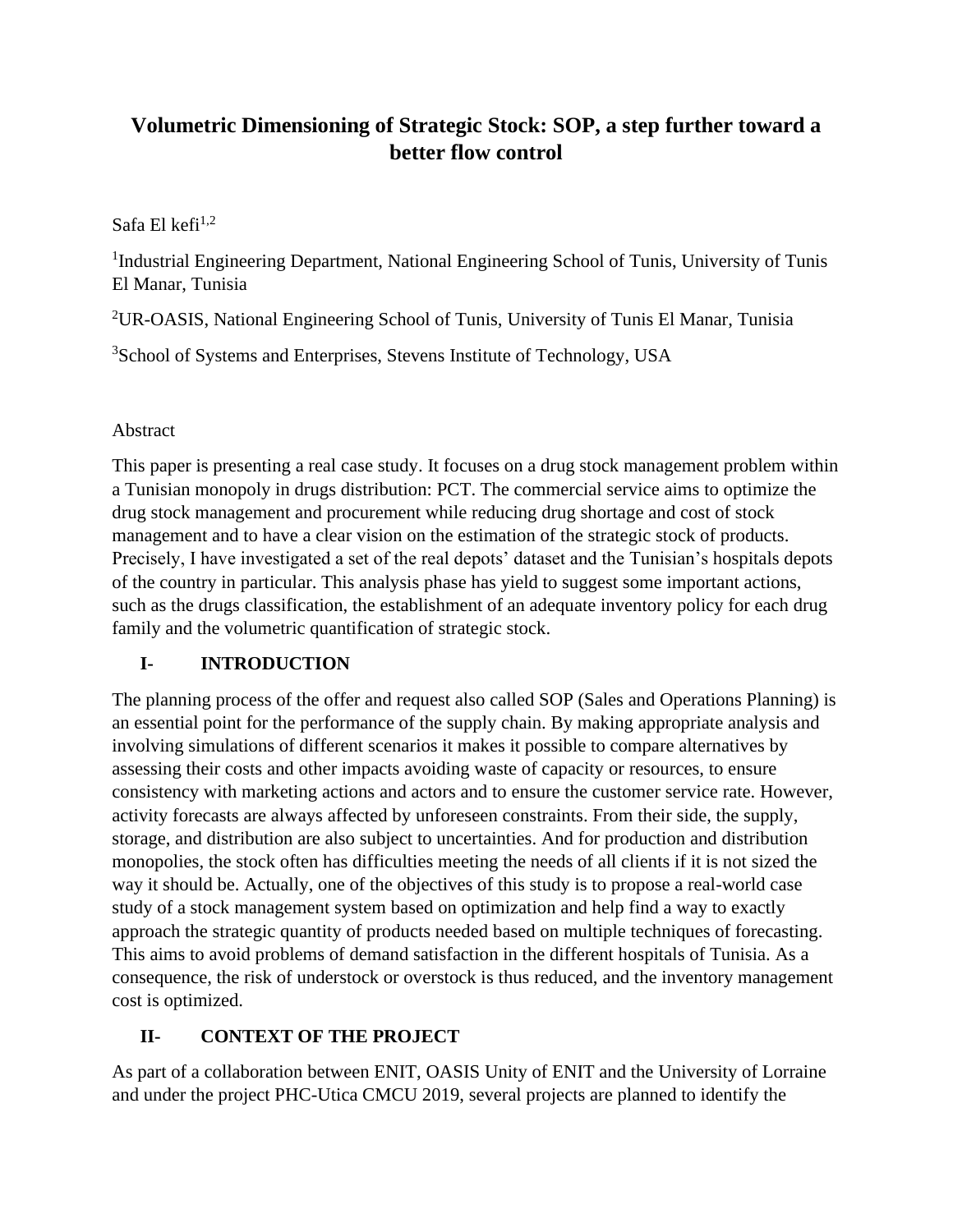problems of the stock and try to solve them. A first step in this collaboration was the launch of several trainings and research to optimize the stock state. PCTs (National Pharmacy Warehouses of Tunisia) sales department deploys its efforts to meet the demand for its clients in the public hospital sector as well as in the private sector. However, due to several factors, the stock is not always enough to satisfy all orders. The sizing of the strategic stock of the hospital sector, above all, remains very difficult as evolution does not follow an estimable law. So as a first step, studying the system of Stock Management is what you need. You need to know how things are managed inside and around the storage depots, to master what you're dealing with: the inputs, the outputs of the products, the inventories, the types of orders and the planning of any action and location... Everything must be considered critically to be able to identify all the flowable failures and problems of the system.

### **III- WORK**

#### A- Introduction:

A good forecast surely solves this kind of problem. But the question that arises, under all these factors of uncertainty, unstable market, and demand impossible to predict in the long-term considering that the computerization of the exact history of the demand of the hospitals of the Tunisian territory turns out far to achieve, what solution is more suitable for the distribution of products between organizations without affecting the lives of PCT indirect customers and risking the over or under stock?

B- Drugs Classification:

We do not give enough importance to data, forgetting that information evolves over time, and the more we have exact traceability, the more powerful tools we have to predict. However, with a seasonal demand that fluctuates the forecast must be well studied and communicated, as the figure below shows, to be able to approach to a minimal error the necessary supply.



Figure 1: How forecasting should be like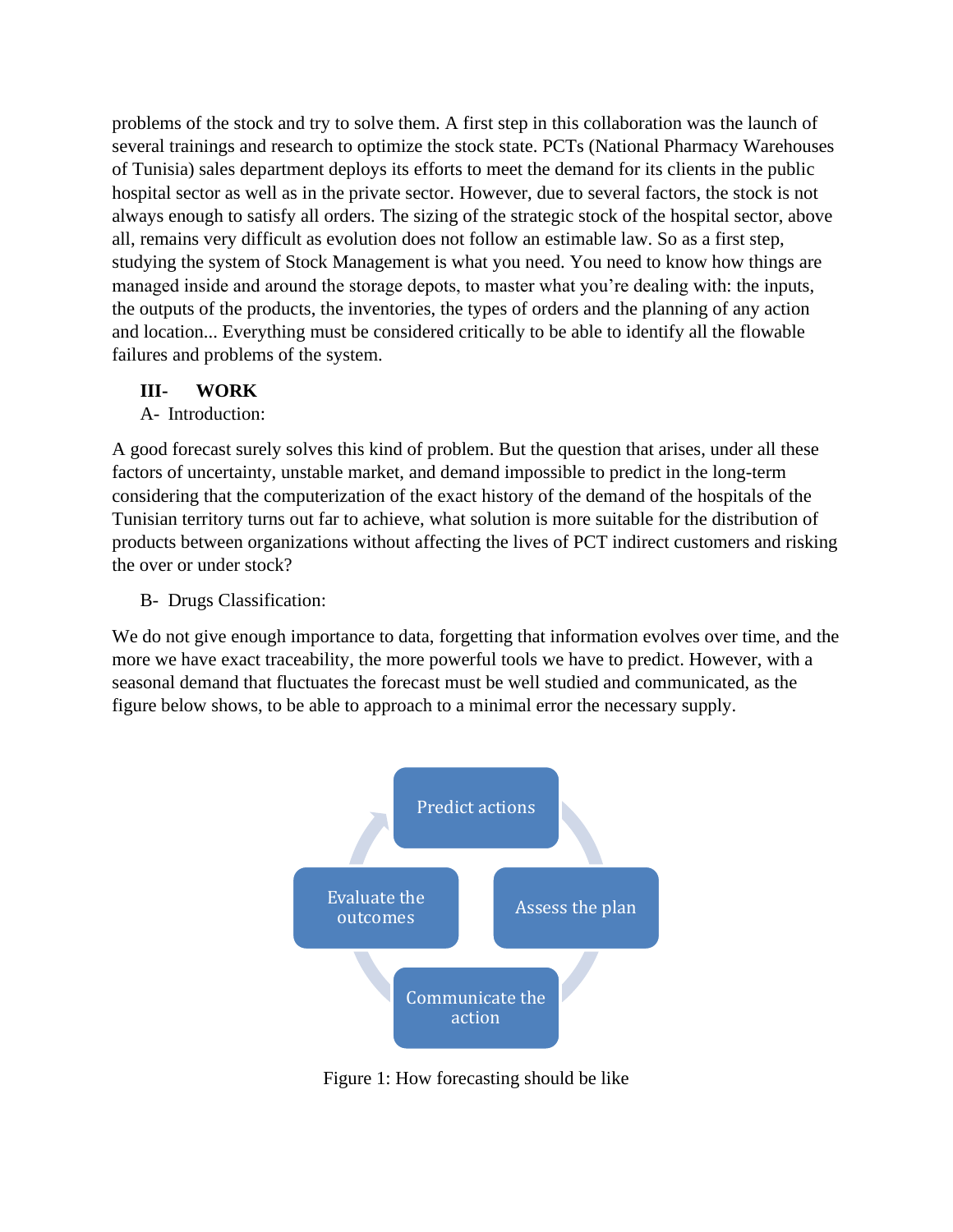Sampling and simulation are the trend of companies. Just plan the corrective actions to be good, simulate the effects on a sample and test the effects. In companies where product references are limited in number, it is easier to manage and estimate the actions to take. But the big actions have more variability when the references are more than the ten and here enters another working hypothesis which is the art of choosing its sample. Your sample needs to give information about the rest of the products. In the case of the National Pharmacy of Tunisia, the products are various and have different packages. The selection method that I used to prepare the sample of a strategic stock of the PCT was based on some selection criteria that go with the demand of the company and its management of priorities. Among the selection criteria that had to be respected: the importance of sales revenue, the quantity-price ratio of products in order to be able to put earnings into perspective, the urgency of the need for specific drugs and products compared with others. It should be mentioned that the quality of service, the speed of the orders and the satisfaction f the customers do not have enough importance when it is about monopolies companies without competing with other new entries to the market that may be hazardous to the situation and the sales. After the identification of the method comes the data filtration phase and choice of the data classification skeleton so as to be able to easily handle for the rest of the work. It can be this way considering the years of deliveries and their importance relatively to the stock.

Once the data is well ranked, the Pareto method is the best way to give the importance weight of the products according to the criteria already set. Applied the Pareto 20-80 rules, the list of products that are at the top of the list of sales and which constitute the strategic stock which, in a way, is endangered and is urgent and important to always have available. On this sample, all proposals for corrections will be tested.

C- Quantity of Stock Forecasting:

The idea here is to be able to estimate the stock needed for the PCT to avoid stock-out or overstocking. And, of course, improve the management of the disposal of products in the depots. After classification, comes the estimation of the exact demand for the next period based on the last years' demand. But for a better way of using the available space of storage, It is recommended to act differently to size the optimal space for the optimal quantity. And to predict the exact quantity needed, it is necessary to start from a set of hypotheses which will make that one eliminates some computational constraints or that fills missing information. In our case, these are the ones used for this case of study:

- Consumption in year N = Sales in year N-1
- Consumption Forecast = Quantity Ordered

*•* Consumption and sales do not obey to the fluctuations of the environment or to the seasonality and no products are withdrawn from the market for these reasons.

*•* The current stock will be used for sales next month for companies that need to have a stock of six months satisfied in advance, and considering these hypotheses we have for every month the Monthly Needed Quantity (M) is calculated as follows:

$$
M = \frac{Livraison (N-1)}{12} \qquad (1)
$$

and the quantity of a strategic stock (QS) is a sum of management stock equal to the consumption of the month in question with a security stock of 3 months calculated as this equation shows: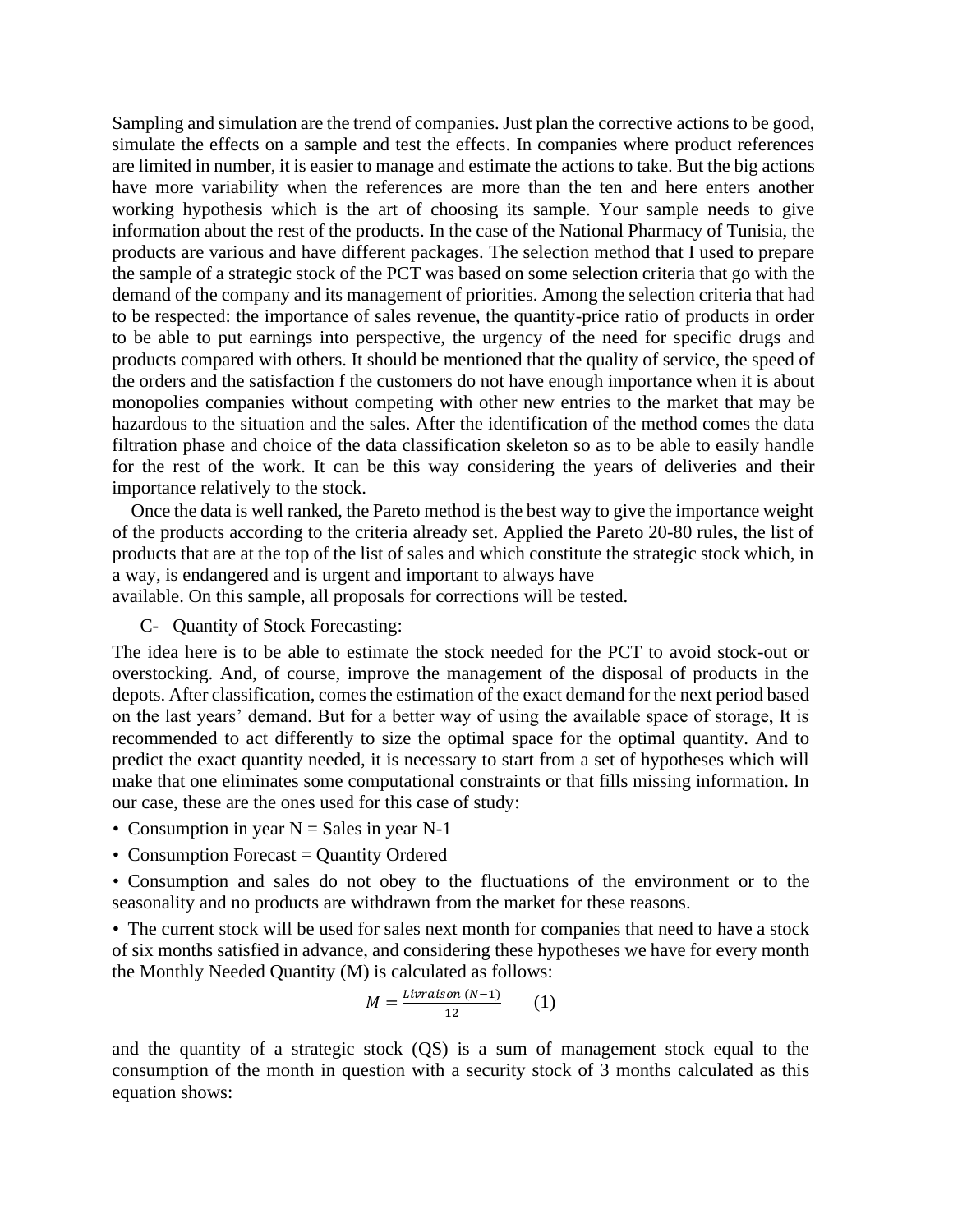$QS = M * 4$  (2)

So, the volumetric storage capacity must be calculated so that it satisfies the dimensions of the pallets of products. In other terms, we need to order only what is lucking considering the quantity existing already in the depots when ordering.

The quantity to be ordered (QC) must be as follows:

$$
QC = QS - Stock \qquad (3)
$$

Here we will face two situations: Where the quantity stored exceeds the real need (over-stock) and where it is lower. It is assumed that the quantity to be ordered is zero if QC is negative and equal to QC otherwise.

D- Volume of Stock Forecasting:

After finding the missing products in stock to reach the Stock threshold Strategy, it's time to move to the volume quantification. It is therefore necessary to take for the sample of products that have been selected, the measures of length, width and depth of the boxes of conservation of the product and calculate the already estimated need in number of boxes to an exact volume taking into consideration the carton capacity in terms of number of boxes.

E- Seasonality effect on the forecast:

In the last part, one of the hypotheses was supposing that the demand doesn't obey to the effect of seasonality and the calculations were based on the simple moving average, which is not true, that's why in this part we're going to prove this is not true. From the list of products appearing in the sample, we chose two from two different families to test the seasonality on. If the demand is extracted in the last years and draw its representative curve the seasonality is easily noticed. Thus, the use of smoothing estimation considering the seasonality coefficients is better than the simple moving average.

What we did, is that for every year we classify the medicines based on monthly orders, so in every part, there are the sum of all the orders made by customers and distributors of the Pharmacy. Once all the data are classified according to this method, it's time to move to the selection of the products by the ABC method.

Collected the output of the classification made by the Pivot Tables in the sheets of the different years from the ABC Processing table, you move to filing products in descending order according to the quantity delivered. Due to the ponderation of the importance of the products in the operations of the company explained in the figure above, we could represent the same results.

The selection of strategic products here is only to build a model on which we will simulate our experiences for the rest of the products and drugs to improve the stock situation given the need to ensure a good rotation and availability of stock for these so-called vital products.

For volumetric sizing, the first step is taking dimensions of the cartons and boxes. Once all dimensions taken for the strategic products selected and the estimation of the strategic quantity is